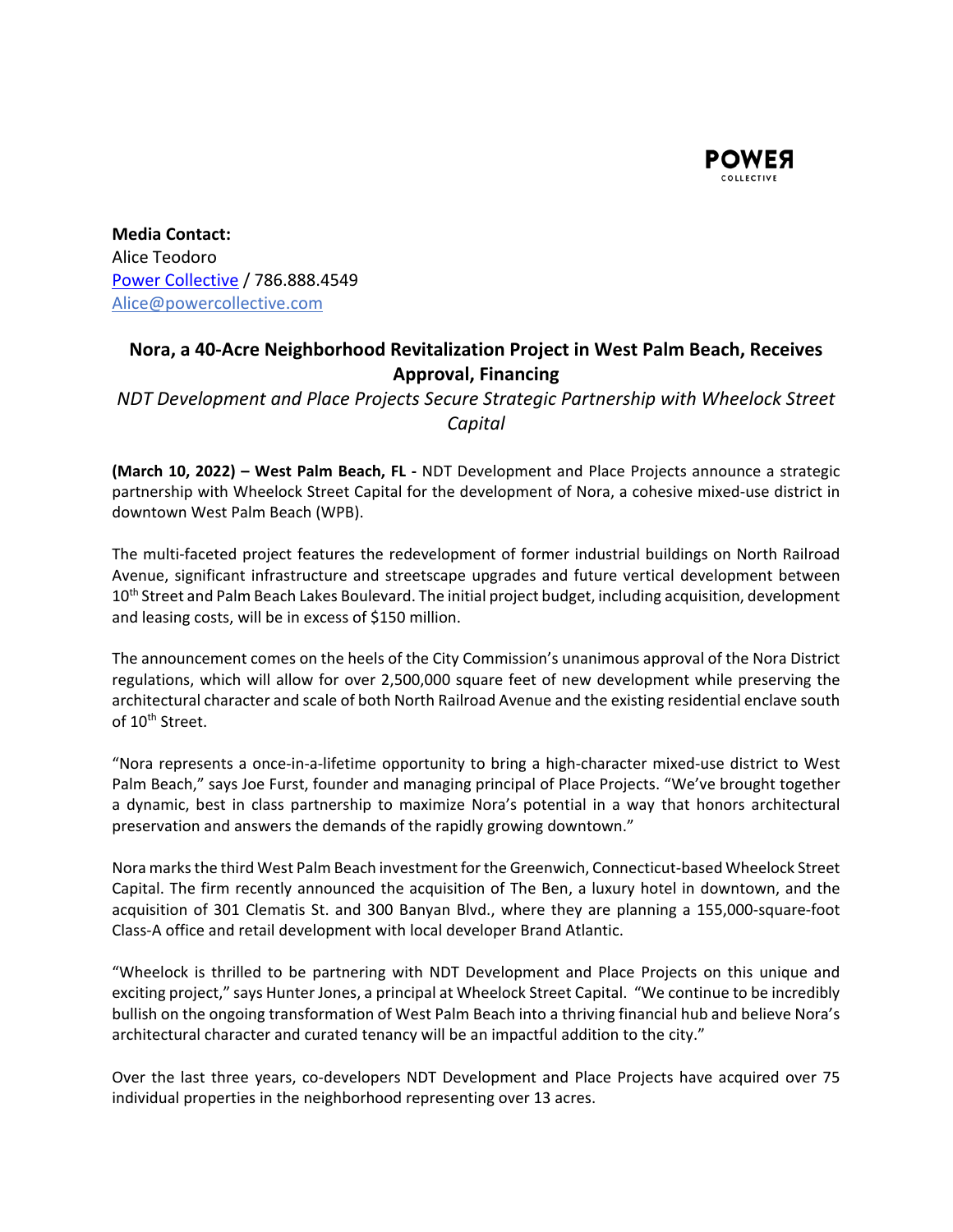Damien Barr, co-founder and managing partner of NDT Development, said: "When we first began buying property in Nora, we were attracted to its central location within the Downtown and the historic industrial buildings along the railway. The area also has clearly defined borders which allows for the creation of a confined, fully walkable district."

The first phase of the project will break ground in May of this year and focus on the adaptive reuse and development of 13 commercial properties along North Railroad Avenue between 7<sup>th</sup> and 10<sup>th</sup> Streets. In addition, North Railroad Avenue will undergo the replacement of outdated infrastructure, the beautification of the streetscape, and the addition of green space. Upon completion, North Railroad Avenue will contain an inviting public realm and a variety of commercial offerings including food, beverage, retail, creative office and fitness.

Future stages of the Nora project will include ground-up residential, office and boutique hotel development, with the curated commercial environment created on North Railroad Avenue as the primary amenity.

"We look forward to our first partnership with Wheelock Street Capital and bringing Nora to life," says Ned Grace, co-founder and managing partner of NDT Development. "West Palm Beach currently lacks an authentic, boutique urban neighborhood with a cohesive residential and commercial offering. We are designing Nora to specifically fill this void."

###



**NDT Development** is an opportunistic real estate and hospitality firm based in West Palm Beach, FL. NDT employs a localized approach with the goal of creating positive and lasting change in the South Florida submarket, transforming overlooked spaces into vibrant places. NDT has developed across property types including hospitality, residential, office and mixed-use. Strategic relationships and partnerships are instrumental in the firm's success.



**Place Projects** is a Miami-based real estate investment firm, operating partner and place maker focused on creating value in urban neighborhoods through thoughtful development, planning and content curation. Place Projects and its founder, Joe Furst, have a proven track record of co-creating vibrant developments, working alongside community and policy makers. Its current real estate portfolio includes several residential, commercial and retail developments throughout Florida, including Wynwood, West Palm Beach, Doral and St. Petersburg.